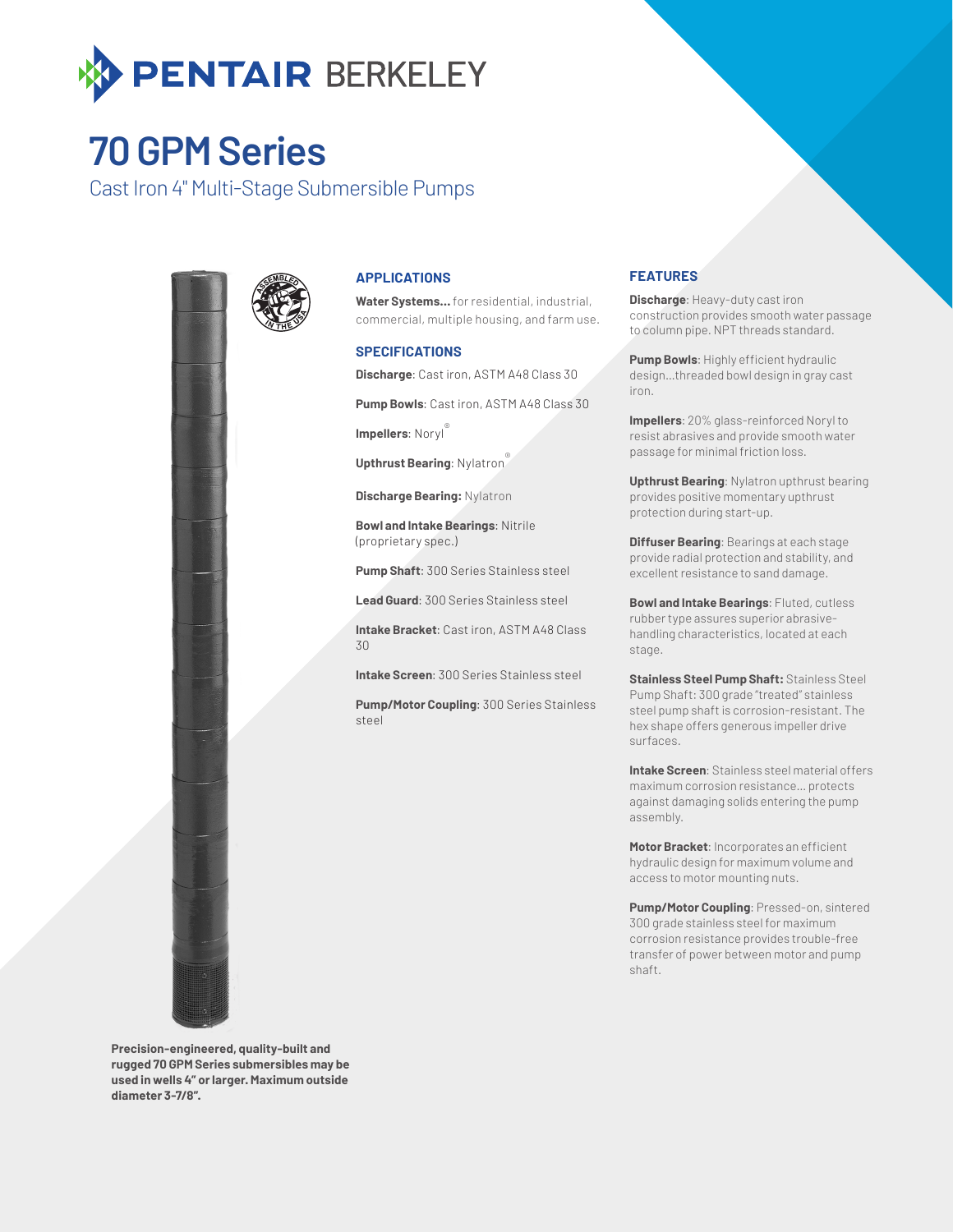

## **70 GPM Series**

Cast Iron 4" Multi-Stage Submersible Pumps

## **PUMP PERFORMANCE**



Tested and rated in accordance with Water Systems Council Standards.

Pumps installed with a Pro-Source® tank require a 100 PSI relief valve. Pumps installed with a conventional tank require a 75 PSI relief valve.Relief valve must be capable of relieving entire flow of pump at relief pressure. Check valve sold separately.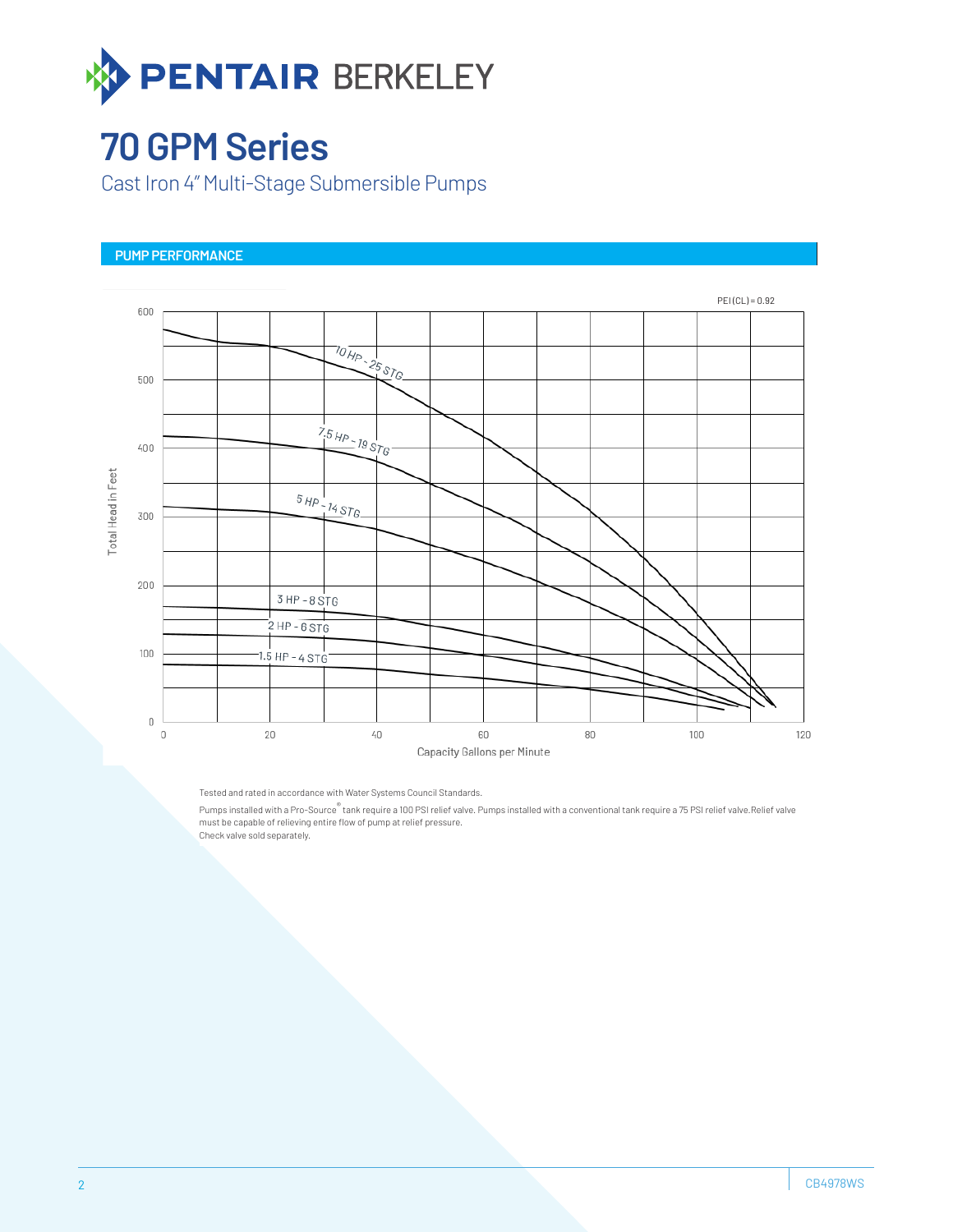

# **70 GPM Series**

Cast Iron 4" Multi-Stage Submersible Pumps

| 70 GALLONS PER MINUTE<br><b>PUMP PERFORMANCE (Capacity in gallons per minute)</b> |             |                          |                          |                          |                          |                          |        |                          |                          |                          |                          |                          |                          |                          |                              |                          |                          |                          |                          |                          |                          |                          |                          |                          |
|-----------------------------------------------------------------------------------|-------------|--------------------------|--------------------------|--------------------------|--------------------------|--------------------------|--------|--------------------------|--------------------------|--------------------------|--------------------------|--------------------------|--------------------------|--------------------------|------------------------------|--------------------------|--------------------------|--------------------------|--------------------------|--------------------------|--------------------------|--------------------------|--------------------------|--------------------------|
|                                                                                   |             | PUMPING DEPTH IN FEET    |                          |                          |                          |                          |        |                          |                          |                          |                          |                          |                          |                          |                              |                          |                          |                          |                          |                          |                          |                          |                          |                          |
| HP                                                                                | PSI         | 20                       | 40                       | 60                       | 80                       | 100                      | 125    | 150                      | 175                      | 200                      | 225                      | 250                      | 275                      | 300                      | 325                          | 350                      | 375                      | 400                      | 425                      | 450                      | 475                      | 500                      | 525                      | 550                      |
| $1 - 1/2$                                                                         | $\mathbb O$ | 105                      | 88                       | 66                       | 33                       | $\overline{\phantom{a}}$ |        | $\sim$                   | $\sim$                   | $\sim$                   | ÷                        |                          | $\sim$                   | $\sim$                   | $\overline{a}$               | $\overline{\phantom{a}}$ |                          | $\sim$                   | $\sim$                   | ÷                        | ÷                        |                          | $\sim$                   | $\sim$                   |
|                                                                                   | 20          | 58                       | $\overline{\phantom{a}}$ |                          | $\overline{\phantom{a}}$ | $\overline{\phantom{a}}$ |        | $\overline{\phantom{a}}$ | $\overline{\phantom{a}}$ | $\overline{\phantom{a}}$ | $\overline{\phantom{a}}$ |                          | $\overline{\phantom{a}}$ | $\overline{\phantom{a}}$ |                              | $\overline{\phantom{a}}$ |                          | $\overline{\phantom{a}}$ |                          |                          |                          |                          | $\overline{\phantom{a}}$ |                          |
|                                                                                   | 30          |                          | $\overline{\phantom{a}}$ |                          | $\sim$                   | $\sim$                   |        | ×,                       | $\overline{\phantom{a}}$ | $\overline{\phantom{a}}$ | ٠                        |                          | $\overline{\phantom{a}}$ | $\overline{a}$           |                              | $\overline{\phantom{a}}$ |                          | $\sim$                   | $\overline{a}$           |                          |                          |                          | $\sim$                   |                          |
|                                                                                   | 40          | $\overline{\phantom{a}}$ | $\overline{\phantom{a}}$ | $\overline{\phantom{a}}$ | $\overline{\phantom{a}}$ | $\overline{\phantom{a}}$ |        | $\overline{\phantom{a}}$ | $\overline{\phantom{a}}$ | $\overline{\phantom{a}}$ | $\overline{\phantom{a}}$ | $\overline{\phantom{a}}$ | $\overline{\phantom{a}}$ | $\overline{\phantom{a}}$ | $\qquad \qquad -$            | $\centerdot$             |                          | $\overline{\phantom{a}}$ | $\centerdot$             | $\overline{\phantom{a}}$ | $\overline{\phantom{a}}$ |                          | $\overline{\phantom{a}}$ |                          |
|                                                                                   | 50          |                          | $\overline{\phantom{a}}$ | $\sim$                   | $\sim$                   | $\sim$                   |        | $\overline{\phantom{a}}$ | $\sim$                   | $\sim$                   | $\overline{\phantom{a}}$ | ٠                        | $\overline{\phantom{a}}$ | $\overline{\phantom{a}}$ | ٠                            | $\overline{\phantom{a}}$ |                          | $\overline{\phantom{a}}$ | $\overline{\phantom{a}}$ | $\overline{a}$           | ٠                        |                          | $\sim$                   | $\sim$                   |
|                                                                                   | 60          |                          | $\overline{\phantom{a}}$ |                          | $\overline{\phantom{a}}$ | $\overline{\phantom{a}}$ |        | $\overline{\phantom{a}}$ | $\overline{\phantom{a}}$ | $\overline{\phantom{a}}$ |                          |                          | $\overline{\phantom{a}}$ | $\overline{a}$           |                              | $\overline{\phantom{a}}$ |                          | $\overline{\phantom{a}}$ |                          |                          |                          |                          | $\overline{\phantom{a}}$ |                          |
|                                                                                   | $\,0\,$     | $\sim$                   | 99                       | 88                       | 75                       | 59                       | 26     | $\sim$                   | ×.                       | $\sim$                   | $\sim$                   | ×                        | $\sim$                   | $\sim$                   | ×.                           | ×.                       |                          | $\sim$                   | $\overline{\phantom{a}}$ | ÷                        | ÷.                       |                          | ×.                       | ×.                       |
|                                                                                   | 20          | 84                       | 70                       | 53                       | 23                       | $\overline{\phantom{a}}$ | ÷      | $\overline{\phantom{a}}$ | $\overline{\phantom{a}}$ | $\overline{\phantom{a}}$ | $\overline{\phantom{a}}$ | $\overline{\phantom{a}}$ | $\overline{\phantom{a}}$ | $\overline{\phantom{a}}$ | $\overline{\phantom{a}}$     | $\overline{\phantom{a}}$ | ÷                        | $\overline{\phantom{a}}$ | $\overline{\phantom{a}}$ | $\overline{\phantom{a}}$ | $\overline{\phantom{a}}$ | ÷                        | $\overline{\phantom{a}}$ | $\overline{\phantom{a}}$ |
|                                                                                   | 30          | 68                       | 49                       | $\overline{\phantom{a}}$ | $\overline{\phantom{a}}$ | $\sim$                   | J.     | $\sim$                   | $\sim$                   | $\overline{\phantom{a}}$ | $\sim$                   | $\sim$                   | $\overline{\phantom{a}}$ | $\sim$                   | $\overline{\phantom{a}}$     | $\overline{\phantom{a}}$ | $\sim$                   | $\overline{\phantom{a}}$ | $\overline{\phantom{a}}$ | $\sim$                   | $\sim$                   | ÷,                       | $\sim$                   | $\sim$                   |
| $\overline{2}$                                                                    | 40          | 46                       | $\overline{\phantom{a}}$ | $\overline{\phantom{a}}$ | $\sim$                   | $\overline{\phantom{a}}$ | ÷,     | $\overline{\phantom{a}}$ | $\sim$                   | $\overline{\phantom{a}}$ | $\sim$                   | $\overline{\phantom{a}}$ | $\overline{\phantom{a}}$ | $\overline{\phantom{a}}$ | $\overline{\phantom{m}}$     | $\overline{a}$           | $\sim$                   | $\overline{\phantom{a}}$ | $\overline{a}$           | ×                        | $\overline{a}$           | ٠                        | $\sim$                   | ٠                        |
|                                                                                   | 50          | $\overline{\phantom{a}}$ | $\overline{\phantom{a}}$ | $\overline{\phantom{a}}$ | $\sim$                   | ÷,                       |        | ٠                        | ÷,                       | $\overline{\phantom{a}}$ | $\sim$                   | i,                       | $\overline{a}$           | ×                        | $\sim$                       | ٠                        |                          | $\overline{\phantom{a}}$ | $\overline{a}$           | ٠                        | ٠                        |                          | $\sim$                   | $\sim$                   |
|                                                                                   | 60          | $\overline{\phantom{a}}$ | $\overline{\phantom{a}}$ | $\overline{\phantom{a}}$ | $\overline{\phantom{a}}$ | $\overline{\phantom{a}}$ | ÷      | $\overline{\phantom{a}}$ | $\overline{\phantom{a}}$ | $\overline{\phantom{a}}$ | $\overline{\phantom{a}}$ | $\overline{\phantom{a}}$ | $\overline{\phantom{a}}$ | $\overline{\phantom{a}}$ | $\overline{\phantom{a}}$     | $\overline{\phantom{a}}$ | ÷                        | $\overline{\phantom{a}}$ | $\overline{\phantom{a}}$ | ÷                        | $\overline{\phantom{a}}$ | ÷                        | $\overline{\phantom{a}}$ |                          |
| $\overline{3}$                                                                    | $\mathbb O$ | $\sim$                   | 103                      | 95                       | 86                       | 77                       | 63     | 43                       | $\sim$                   | $\sim$                   | ÷                        | ÷,                       | $\overline{\phantom{a}}$ | $\sim$                   | $\overline{\phantom{a}}$     | $\overline{a}$           |                          | $\sim$                   | $\overline{\phantom{a}}$ | ÷                        | ÷                        |                          | $\sim$                   | $\sim$                   |
|                                                                                   | 20          | 93                       | 84                       | 74                       | 62                       | $47\,$                   |        | $\overline{\phantom{a}}$ | $\overline{\phantom{a}}$ | $\overline{\phantom{a}}$ |                          |                          | $\overline{\phantom{a}}$ | $\overline{\phantom{a}}$ |                              | $\overline{\phantom{a}}$ |                          | $\overline{\phantom{a}}$ | $\overline{a}$           |                          |                          |                          | $\overline{\phantom{a}}$ |                          |
|                                                                                   | 30          | 82                       | 72                       | 60                       | 44                       | $\overline{\phantom{a}}$ |        | ×,                       | $\overline{\phantom{a}}$ | $\sim$                   |                          |                          | $\overline{\phantom{a}}$ | $\overline{a}$           |                              | $\overline{\phantom{a}}$ |                          | $\sim$                   | $\overline{a}$           |                          |                          |                          | $\sim$                   |                          |
|                                                                                   | 40          | 71                       | 58                       | 41                       | $\overline{\phantom{a}}$ | $\overline{\phantom{a}}$ | ×,     | $\overline{\phantom{a}}$ | $\overline{\phantom{a}}$ | $\overline{\phantom{a}}$ | $\overline{\phantom{a}}$ | $\overline{\phantom{a}}$ | $\overline{\phantom{a}}$ | $\overline{\phantom{a}}$ | $\qquad \qquad \blacksquare$ | $\centerdot$             |                          | $\overline{\phantom{a}}$ | $\overline{\phantom{a}}$ | $\overline{\phantom{a}}$ | $\overline{\phantom{a}}$ |                          | $\overline{\phantom{a}}$ |                          |
|                                                                                   | 50          | 56                       | 37                       | $\overline{\phantom{a}}$ | $\sim$                   | $\sim$                   | ٠      | $\overline{\phantom{a}}$ | $\sim$                   | $\sim$                   | ٠                        | ٠                        | $\overline{\phantom{a}}$ | $\overline{\phantom{a}}$ | $\overline{\phantom{a}}$     | $\overline{\phantom{a}}$ |                          | $\overline{\phantom{a}}$ | $\overline{\phantom{a}}$ | $\overline{a}$           | ٠                        |                          | $\sim$                   | $\sim$                   |
|                                                                                   | 60          | 35                       | $\overline{\phantom{a}}$ | $\overline{\phantom{a}}$ | $\sim$                   | $\overline{\phantom{a}}$ |        | $\overline{\phantom{a}}$ | $\overline{\phantom{a}}$ | $\overline{\phantom{a}}$ |                          |                          | $\overline{\phantom{a}}$ | $\overline{\phantom{a}}$ |                              |                          |                          | $\overline{\phantom{a}}$ |                          |                          |                          |                          | $\overline{\phantom{a}}$ |                          |
| 5                                                                                 | $\,0\,$     | $\sim$                   | 110                      | 106                      | 102                      | 98                       | 93     | 87                       | 80                       | 72                       | 64                       | 54                       | 42                       | 27                       | ×.                           | $\overline{\phantom{a}}$ |                          | $\sim$                   | $\overline{\phantom{a}}$ | ٠                        | ÷,                       |                          | $\sim$                   | ×.                       |
|                                                                                   | 20          | 105                      | 101                      | 97                       | 92                       | 88                       | 81     | 74                       | 65                       | 56                       | 45                       | 30                       | $\overline{\phantom{a}}$ | $\overline{\phantom{a}}$ | $\overline{\phantom{a}}$     | $\overline{\phantom{a}}$ | $\overline{\phantom{a}}$ | $\overline{\phantom{a}}$ | $\overline{\phantom{a}}$ | $\overline{\phantom{a}}$ | $\overline{\phantom{a}}$ | $\overline{a}$           | $\overline{\phantom{a}}$ | ÷                        |
|                                                                                   | 30          | 100                      | 96                       | 92                       | 87                       | 81                       | 74     | 66                       | 57                       | 46                       | 31                       | $\overline{a}$           | $\overline{\phantom{a}}$ | $\overline{\phantom{a}}$ | $\overline{\phantom{a}}$     | $\overline{a}$           |                          | $\overline{\phantom{a}}$ | $\overline{a}$           | $\overline{\phantom{a}}$ | $\overline{a}$           | ٠                        | $\overline{\phantom{a}}$ | $\sim$                   |
|                                                                                   | 40          | 96                       | 91                       | 86                       | 81                       | 74                       | 67     | 58                       | 47                       | 32                       | $\overline{\phantom{a}}$ | $\overline{a}$           | $\overline{\phantom{a}}$ | $\overline{\phantom{a}}$ | $\overline{\phantom{m}}$     | $\overline{a}$           | $\sim$                   | $\overline{\phantom{a}}$ | $\overline{a}$           | $\overline{a}$           | $\overline{a}$           | $\overline{a}$           | $\sim$                   |                          |
|                                                                                   | 50          | 90                       | 85                       | 80                       | 74                       | 67                       | 58     | 48                       | 34                       | $\overline{\phantom{a}}$ | $\sim$                   | $\sim$                   | $\overline{\phantom{a}}$ | $\overline{\phantom{a}}$ | ٠                            | $\overline{\phantom{a}}$ | i.                       | $\sim$                   | $\overline{\phantom{a}}$ | ٠                        | ÷,                       |                          | $\sim$                   | ×                        |
|                                                                                   | 60          | 84                       | 79                       | 73                       | 66                       | 59                       | 48     | 35                       | $\overline{\phantom{a}}$ | $\overline{\phantom{a}}$ | $\overline{\phantom{a}}$ | $\overline{\phantom{a}}$ | $\overline{\phantom{a}}$ | $\overline{\phantom{a}}$ | $\overline{\phantom{a}}$     | $\overline{\phantom{a}}$ | ÷                        | $\overline{\phantom{a}}$ | $\overline{\phantom{a}}$ | ÷                        | $\overline{\phantom{a}}$ | ł,                       | $\overline{\phantom{a}}$ |                          |
| $7 - 1/2$                                                                         | $\mathbb O$ | ÷,                       | $\sim$                   | 109                      | 106                      | 103                      | 100    | 96                       | 91                       | 87                       | 82                       | 76                       | 71                       | 65                       | 58                           | 50                       | 41                       | 29                       | $\overline{\phantom{a}}$ | $\sim$                   | J.                       |                          | $\sim$                   | $\sim$                   |
|                                                                                   | 20          |                          | 106                      | 103                      | 100                      | 96                       | 92     | 87                       | 82                       | $77\,$                   | 71                       | 65                       | 59                       | 52                       | 42                           | 31                       |                          | $\overline{\phantom{a}}$ | $\overline{a}$           |                          |                          |                          | $\overline{\phantom{a}}$ |                          |
|                                                                                   | 30          | 105                      | 102                      | 99                       | 96                       | 92                       | 88     | 83                       | 78                       | 72                       | 66                       | 59                       | 52                       | 43                       | 32                           | $\overline{\phantom{a}}$ |                          | $\sim$                   | $\overline{a}$           |                          |                          |                          | ٠                        |                          |
|                                                                                   | 40          | 102                      | 98                       | 95                       | 92                       | 88                       | 83     | 78                       | 73                       | 67                       | 60                       | 53                       | 44                       | 33                       | $\qquad \qquad \blacksquare$ | $\centerdot$             |                          | $\overline{\phantom{a}}$ | $\centerdot$             | $\overline{\phantom{a}}$ | $\overline{\phantom{a}}$ |                          | $\overline{\phantom{a}}$ |                          |
|                                                                                   | 50          | 98                       | 95                       | 91                       | 87                       | 84                       | 78     | 73                       | 67                       | 61                       | 53                       | 44                       | 34                       | $\overline{\phantom{a}}$ | $\overline{\phantom{a}}$     | $\overline{\phantom{a}}$ |                          | $\overline{\phantom{a}}$ | $\overline{a}$           | $\overline{a}$           | ٠                        |                          | $\sim$                   |                          |
|                                                                                   | 60          | 94                       | 90                       | 87                       | 83                       | $79\,$                   | 73     | 68                       | 61                       | 54                       | 46                       | 35                       | $\overline{\phantom{a}}$ |                          |                              |                          |                          | $\overline{a}$           |                          |                          |                          |                          | $\overline{\phantom{a}}$ |                          |
| 10                                                                                | 0           | $\overline{\phantom{a}}$ | $\sim$                   | $\overline{\phantom{a}}$ | 109                      | 107                      | 104    | 101                      | 98                       | 95                       | 92                       | 88                       | 85                       | 81                       | 77                           | 73                       | 69                       | 64                       | 59                       | 53                       | 46                       | 39                       | 30                       | $\sim$                   |
|                                                                                   | 20          | $\sim$                   | $\sim$                   | 106                      | 104                      | 101                      | 98     | 96                       | 92                       | 89                       | 85                       | 82                       | 78                       | 74                       | 69                           | 64                       | 59                       | 54                       | 48                       | 40                       | $\sim$                   | $\overline{\phantom{a}}$ | $\sim$                   | $\sim$                   |
|                                                                                   | 30          | $\sim$                   | 105                      | 103                      | 101                      | 99                       | 96     | 92                       | 89                       | 86                       | 82                       | 78                       | 74                       | 70                       | 65                           | 60                       | 54                       | 48                       | 41                       | 33                       | $\sim$                   | $\overline{\phantom{a}}$ | $\sim$                   | $\sim$                   |
|                                                                                   | 40          | 105                      | 103                      | 101                      | 98                       | 96                       | 93     | 89                       | 86                       | 82                       | 78                       | 74                       | 70                       | 65                       | 60                           | 55                       | 49                       | 41                       | 34                       | $\sim$                   | $\overline{\phantom{a}}$ | $\overline{\phantom{a}}$ | $\sim$                   | $\sim$                   |
|                                                                                   | 50          | 103                      | 100                      | 98                       | 96                       | 93                       | $90\,$ | 86                       | 83                       | 78                       | 75                       | 70                       | 66                       | 61                       | 55                           | 49                       | 42                       | 34                       | $\overline{\phantom{a}}$ | $\sim$                   | $\overline{\phantom{a}}$ | $\overline{\phantom{a}}$ | $\overline{\phantom{a}}$ | $\sim$                   |
|                                                                                   | 60          | 100                      | 98                       | 95                       | 93                       | 90                       | 86     | 83                       | 79                       | 75                       | 71                       | 66                       | 61                       | 56                       | 49                           | 43                       | 35                       | $\overline{\phantom{a}}$ | $\overline{\phantom{a}}$ | $\overline{\phantom{a}}$ | $\overline{\phantom{a}}$ | $\overline{\phantom{a}}$ | $\overline{\phantom{a}}$ | $\sim$                   |

CAUTION: DO NOT use pump at flow rates indicated by the symbol '-'.To do so can cause premature failure of unit. Pump warranty void when failure occurs under these conditions.